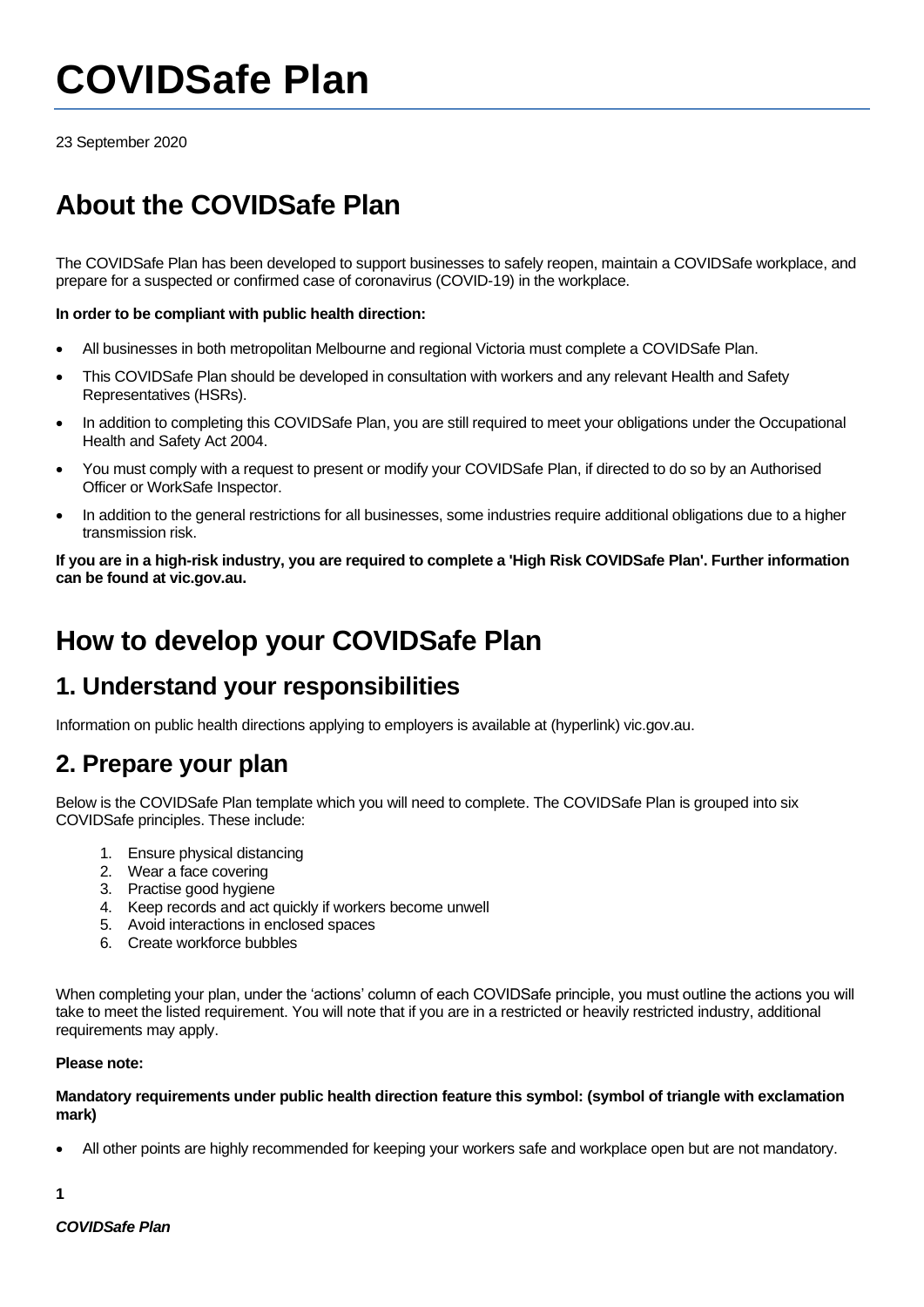• Some of the requirements in the COVIDSafe Plan may not apply to your business. Where the requirement does not apply to your business it should be marked N/A (not applicable).

### **3. Keep your plan up to date**

Your COVIDSafe Plan must be reviewed and updated routinely, and when restrictions or public health advice changes. Organisations with multiple worksites must complete a COVIDSafe Plan for each worksite.

You do not have to lodge your COVIDSafe Plan with the Victorian Government. However, you may need to provide your COVIDSafe Plan to an Authorised Officer or WorkSafe Inspector upon request, or in the event of a confirmed positive case at your workplace. There will be virtual and physical inspections as well as desktop audits, to ensure the implementation of and compliance with your COVIDSafe plan.

### **4. Share your plan**

Your workforce needs to be familiar with this plan. Where possible it is recommended that you discuss the plan with your workers before you finalise it. Once you have completed the plan, share it with your workers and occupational health and safety representatives.

#### **For further guidance on how to prepare your COVIDSafe Plan or any other questions, please visit vic.gov.au or call the Business Victoria Hotline on 13 22 15.**

#### **Your COVIDSafe Plan**

Business name: Chabad House of Dingley Village

Plan completed by: Chaya Mushka Borenstein

Date reviewed: 26 October 2020

# **1. Ensure physical distancing**

**Requirements: You must ensure workers and visitors are 1.5m apart as much as possible. This can be done by –**

- Displaying signs to show patron limits at the entrance of enclosed areas where limits apply
- Informing workers to work from home wherever possible

#### **You may also consider:**

- Minimising the build-up of people waiting to enter and exit the workplace
- Using floor markings to provide minimum physical distancing guides
- Reviewing delivery protocols to limit contact between delivery drivers and workers

**Action:** Signage is displayed. This is not a concern with the amount of people attending the meetings and the size of our premises.

#### **Requirements: You must apply density quotient to configure shared work areas and publicly accessible spaces to ensure that –**

- There is no more than one worker per four square meters of enclosed workspace
- There is no more than one member of the public per four square meters of publicly available space indoors

**Action:** Attendees have been instructed to stay 1.5m away from others as a rule. Physical distancing measures are implemented such as keeping chairs placed 1.5m apart from each other, and monitoring the number of individuals in the room at any one time. The 4sqM per attendee is also adhered to, as only up to 10 persons plus a faith leader may be any room at a given time, and our meeting rooms have more than adequate space for this requirement. Outdoors, the limit is 20 people plus a faith leader.

#### **Requirements: You should provide training to workers on physical distancing expectations while working and socialising. This should include –**

- Informing workers to follow current public health directions when carpooling. This can be found at (hyperlink) vic.gov.au
- Informing workers to work from home wherever possible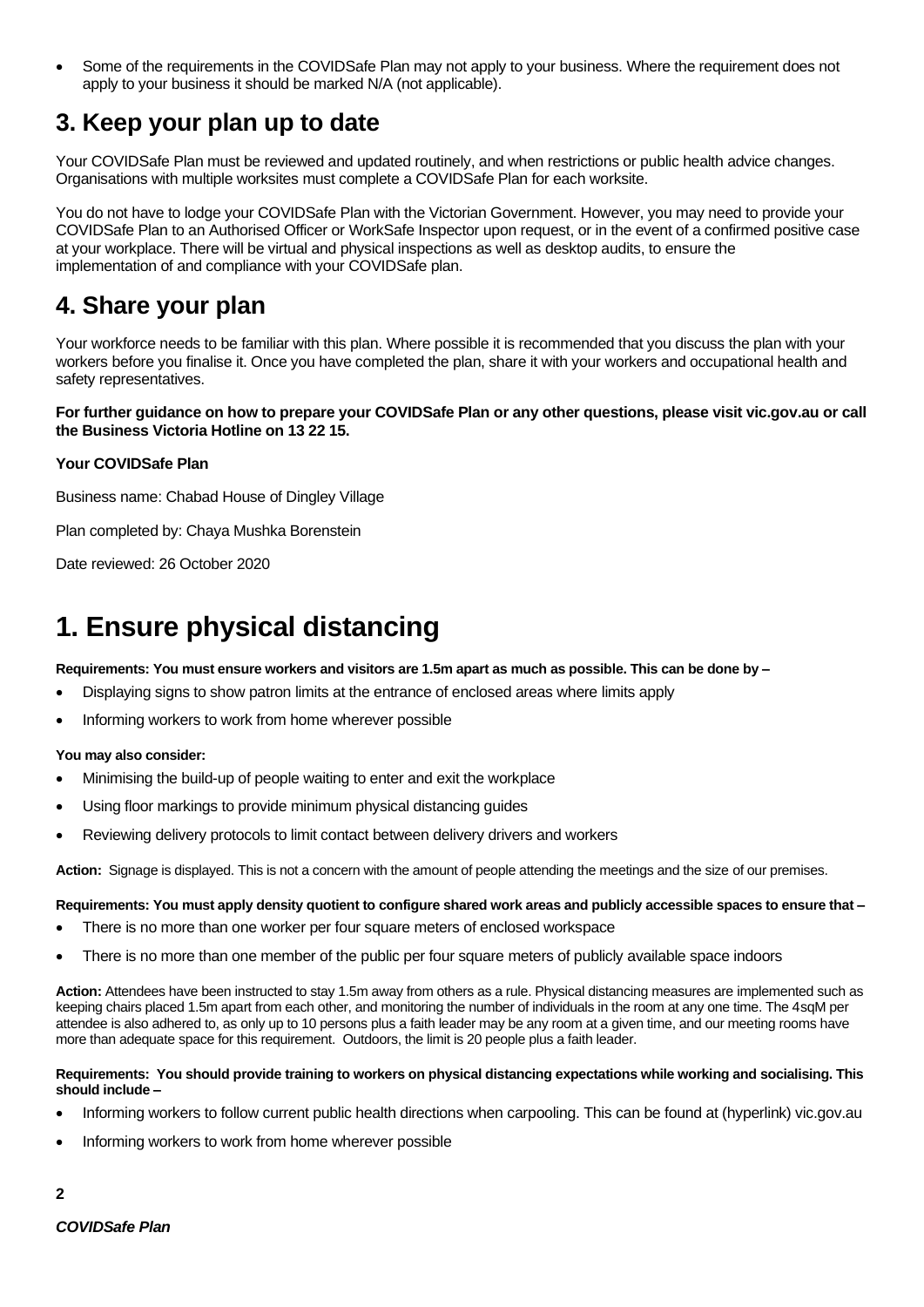**Action:** All persons that are not deemed essential to have onsite are instructed to work from home.

#### **If your industry is restricted or heavily restricted, you must also:**

- Reduce workers levels in accordance with industry directions.
- Limit number of patrons in accordance with industry directions.
- Have no carpooling.

# **2. Wear a face covering**

**Requirements: You must ensure all workers and visitors entering the worksite wear a face covering as per public health advice. This includes –**

• Providing adequate face coverings and Personal Protective Equipment (PPE) to workers that do not have their own

**Action:** All attendees must wear face masks at all times on premises.

#### **Requirements:**

• You should install screens or barriers in the workspace for additional protection where relevant.

#### **Action: not relevant**

#### **Requirements:**

- You should provide training, instruction and guidance on how to correctly fit, use and dispose of PPE.
- You should inform workers that cloth masks should be washed each day after use. However, if during the day the mask is visibly dirty or wet, the mask needs to be washed immediately.

**Action:** Responsible staff undertake COVID-19 training.

**There are no additional requirements for restricted or heavily restricted industries.**

### **3. Practise good hygiene**

**Requirements: You must frequently and regularly clean and disinfect shared spaces, including high-touch communal items such as doorknobs and telephones.** 

#### **You should:**

- Clean surfaces with appropriate cleaning products, including detergent and disinfectant
- Replace high-touch communal items with hygienic alternatives, for example single-use or contactless options, where possible to do so
- Clean between shifts

**Action:** Cleaning and disinfecting in accordance with guidance from Safe Work Australia and public health authority.

Frequently touched surfaces are cleaned daily, and between meeting.

You should display a cleaning log in shared spaces.

Action: Cleaning is done daily Cleaning crew provides their own products.

We also stock cleaning products of our own for extra cleaning by regular staff.

You should make soap and hand sanitiser available for all workers and customers throughout the worksite and encourage regular handwashing.

**Action:** Handwashing sinks, soap and paper towels provided.

**3**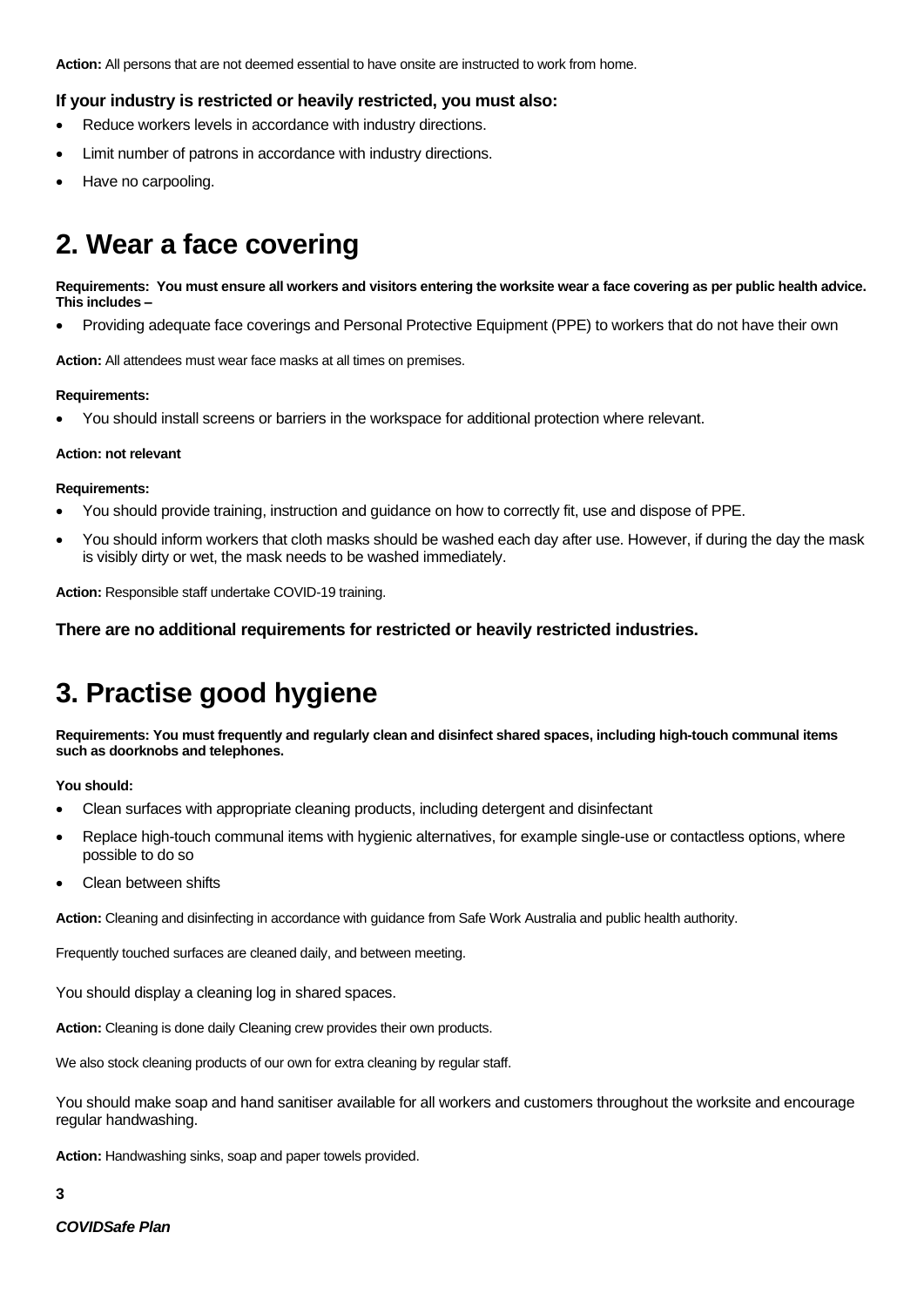Signs encouraging hand hygiene displayed.

#### **If your industry is restricted or heavily restricted, you should also:**

• Conduct an audit of cleaning schedules.

## **4. Keep records and act quickly if workers become unwell**

**Requirements: You must support workers to get tested and stay home even if they only have mild symptoms.**

**Action:** IF one has symptoms they are encouraged to not attend**.** 

#### **Requirements: Support workers to get tested and stay home even if they only have mild symptoms.**

#### **Requirements: You must develop a business contingency plan to manage any outbreaks. This includes –**

- Having a plan to respond to a worker being notified they are a positive case while at work, noting workers who show symptoms or have been in close contact should NOT attend the workplace until they receive their test results
- Having a plan to identify and notify close contacts in the event of a positive case attending the workplace during their infectious period
- Having a plan in place to clean the worksite (or part) in the event of a positive case
- Having a plan to contact DHHS and notify the actions taken, provide a copy of the risk assessment conducted and contact details of any close contacts
- Having a plan to immediately notify WorkSafe Victoria on 13 23 60 if you have identified a person with coronavirus (COVID-19) at your workplace
- Having a plan in the event that you have been instructed to close by DHHS
- Having a plan to re-open your workplace once agreed by DHHS and notify workers they can return to work

**Action:** DHHS will be immediately consulted, and their instructions followed. Rabbi Haller will immediately notify close contacts.

#### **Requirements: You must keep records of all people who enter the workplace for contact tracing.**

**Action:** Sign in/out process in place. For meetings on days where Jewish law does not allow use of electronic and written records (Saturday, Jewish Holidays), a record of attendees will be prepared in advance, and corrected afterwards if there were any discrepancies. These records include time in/out, Name, Address and contact number.

#### **Requirements: You should implement a screening system that involves temperature checking upon entry into a workplace.**

**Action:** Employees and visitors undergo a temperature check upon arrival, on days when Jewish law permits (excludes Saturdays and Jewish Holidays). On all days, employees and visitors must state that they have no signs of illness, and if any appear while onsite, they must go home immediately.

#### **If your industry is restricted or heavily restricted, you must also:**

#### • **Restricted Industries**

Ask workers to declare verbally before each shift that they are free of symptoms, have not been in contact with a confirmed case and have not been directed to isolate

#### • **Heavily Restricted Industries**

Ask staff to declare in writing or electronically before each shift that they are free of symptoms, have not been in contact with a confirmed case and have not been directed to isolate.